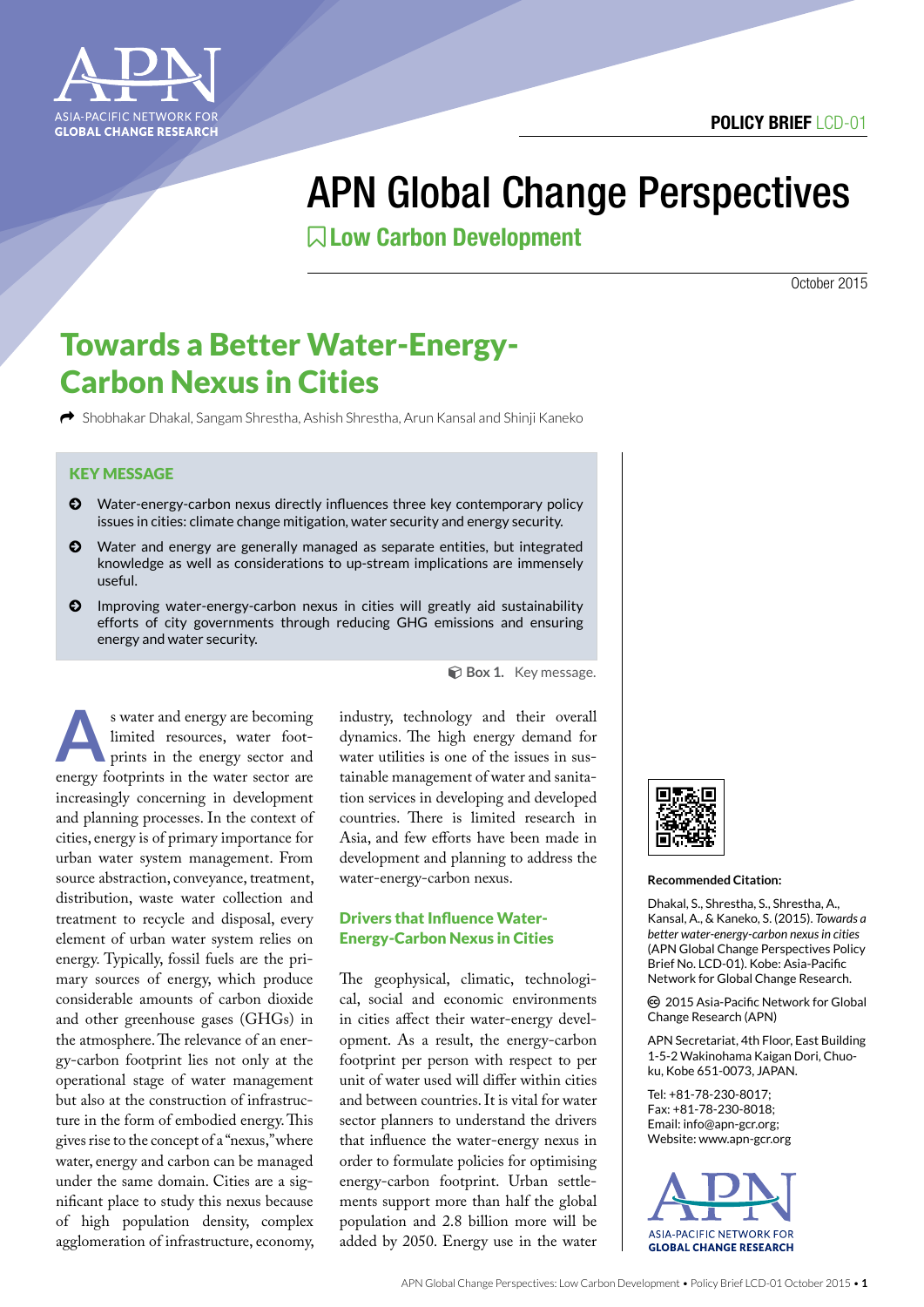*Implications on energycarbon footprint must be considered in the planning, design and operation of urban water infrastructure.*

sector will continue growing to meet the increasing water demand. Climate change will influence water availability, water quality, salt water intrusion, water and energy demand, and may impact built infrastructure, which have further implications on energy. Technological change, innovation and other factors affect the adoption of new water treatment technologies. This might have positive or negative implications on energy. However, newer technologies, which are less energy intensive, could be emphasised. For example, most households in New Delhi have been purchasing reverse osmosis water purification units in recent years, which will eventually increase the energy footprint of water. Further, water consumption patterns, physical loss of water in distribution networks, ageing infrastructure and inevitable maintenance will have more energy implications.  $45-88$  million  $m<sup>3</sup>$  of water is lost every day due to leakages in water supplies worldwide, half of which are in developing countries. This amount is sufficient to serve 200–400 million people (Olsson, 2012).

Various factors determine the design and construction of water infrastructures. Among them are water sources, quality, future water demand, water/waste water standards, environmental regulations, natural hazards, feasible technologies and budgets, etc. Any new water infrastructure design and construction should be assessed and regulated by responsible institutions. The energy footprint of water infrastructure depends not only on its design but also on the embodied energy of construction materials in those

systems. Therefore, different scenarios should be studied and planned—for example, selection of lined canal versus natural conduits for drinking water transport, or open drainage versus closed pipes for waste water systems. There is a need to assess or model every element of an urban water system to foresee its possible energy-carbon implications.

In Bangkok and Tokyo, surface water is a major water source. In Delhi, however, excessive extraction of ground water is in practice, which will eventually result in higher energy footprints of water abstraction. Moreover, in most of the East, West and South parts of Delhi, ground water depth has increased in recent years, causing more pumping energy requirements. The energy intensity in drinking water treatment is slightly higher in Tokyo than in Bangkok or Delhi due to its higher water quality standards, although this is not an accurate comparison as the value chain of energy footprints will be higher in cities like Delhi if energy intensive end-use water purification is involved.

### Opportunities to Reduce Energy and Carbon Footprints in Urban Water Systems

Apart from efficient design and optimum operation in urban water system management, other options to reduce net energy-carbon footprints must be explored. The majority of energy in many cities still comes from fossil fuels. Some water and waste water treatment plants in Tokyo use solar energy to meet part of their energy demands. Similarly, the chemical energy

|                                                           | <b>Bangkok</b>                                                              | <b>Delhi</b>                                                            | Tokyo                                                             |
|-----------------------------------------------------------|-----------------------------------------------------------------------------|-------------------------------------------------------------------------|-------------------------------------------------------------------|
| Water source                                              | Surface water                                                               | water and surface<br>Ground<br>water                                    | Surface water                                                     |
| Energy use for drinking water<br>treatment                | 20%                                                                         | 16.5%                                                                   | 45%                                                               |
| <b>Energy use for water transport</b><br>and distribution | -80%                                                                        | 83.5%                                                                   | 55%                                                               |
| Non-revenue water loss 24%                                |                                                                             | 50%                                                                     | 8%                                                                |
| <b>Remarks</b>                                            | Excessive pumping involved in<br>water transportation and dis-<br>tribution | Higher energy use in pumping<br>due to increasing ground water<br>depth | Energy intensity is higher due<br>to high water quality standards |

Ã **Table 1.** Summary of energy usage in Bangkok, Delhi and Tokyo in water treatment and distribution.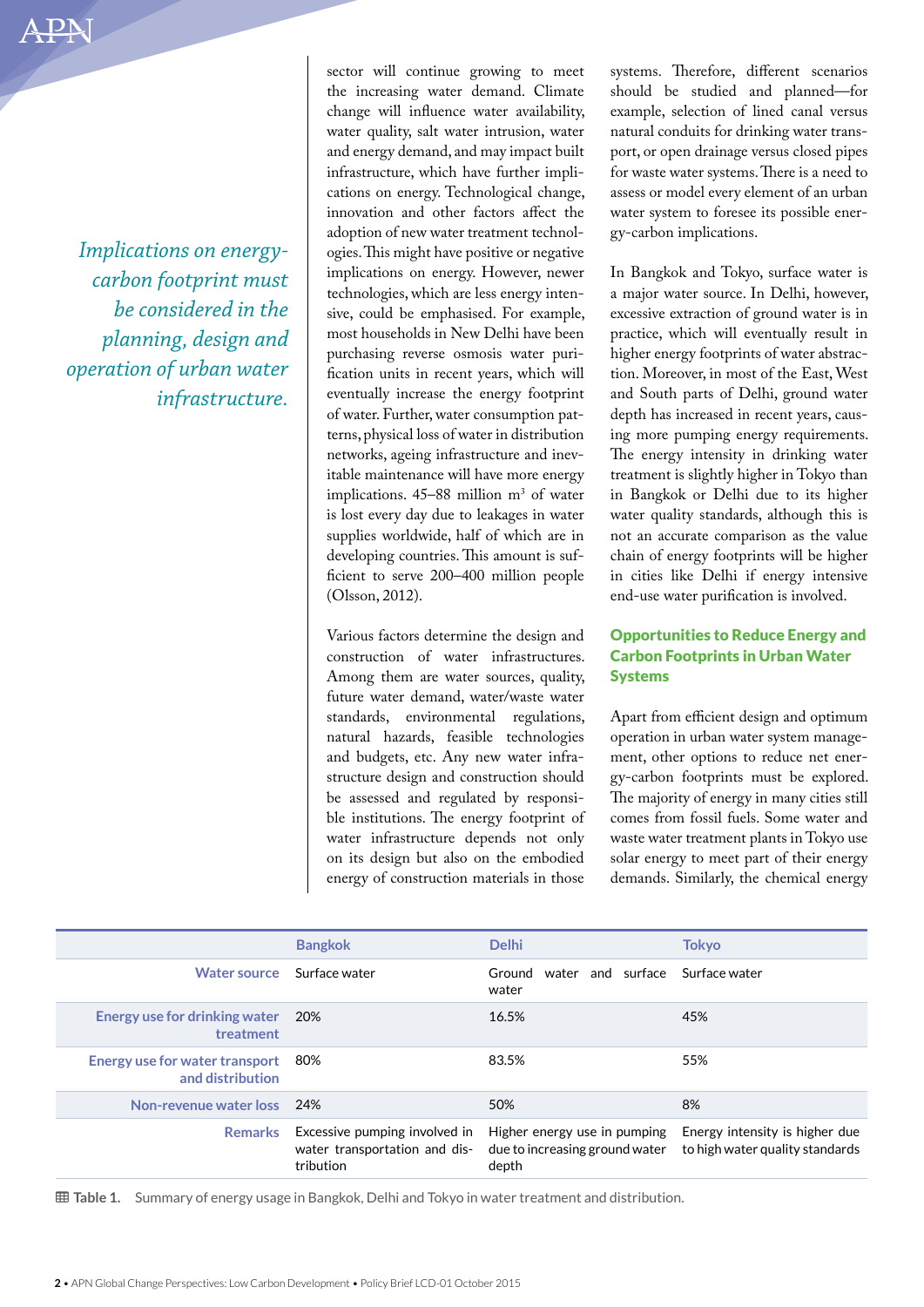### **CASE STUDY: WASTE WATER MANAGEMENT IN DELHI**

treatment.

of the total energy used.

In Delhi, the total operational energy<br>
consumed for treatment of waste n Delhi, the total operational energy water is 182.97 MWh/day and the resultant carbon emission is 5.98 GgCO<sub>2</sub>eq/day despite the fact that only 60% of waste water is treated. The current energy burden of the entire waste water infrastructure is 253.25 MWh/ day. This burden can further increase by an additional 30% if discharge standards for centralised Sewage Treatment Plants (STPs) are revised from 30 to 10 mg/l BOD in accordance with the Yamuna Action Plan. One way to reduce this burden is to have decentralised systems that can reduce overall energy consumption by 35% when treatment standards are 10 mg/l. This would result in a 66% reduction in carbon emissions.

This study shows that conveyance systems contribute 35% to the energy footprint of a sewage system and hence are an important aspect to be considered if a centralised and decentralised system of sewage were to be conceptualised. Topography has a huge influence on electrical energy consumption for sewage conveyance and in Delhi it is found to influence energy consumption by a factor of three. The operational energy share is less than the share of embodied energy of the material in a sewer system.

is higher, i.e., 0.8 kWh/kg BOD, with corresponding GHG emissions at 2.83 kgCO<sub>2</sub>e/

 $m<sup>3</sup>$ 

If the objective of urban waste water infrastructure is to control pollution, then centralised systems are a better option as they offer better energy saving potential due to economies of scale.

High energy burden from the system perspective and in terms of the degree of

The transport of sewage consumes 45.3%

Energy footprint in terms of BOD removal

Open drainage systems do not contribute to energy consumption in Delhi as they are unlined and water flows under gravity. However, Delhi presents an excellent case of water-energy-carbon trade-off with environmental and health goals. Open drainage systems substantially reduce energy consumption, resulting in one-third as much carbon footprint as other systems, despite their negative impact on health and environment. Capacity utilisation of STPs are very important in terms of lowering the energy footprint of sewage systems. Wherever capacity utilisation is low, the energy footprint in the treatment system is high. Engineers in urban utili-

**Centralised Systems Decentralised Systems**

Lower energy burden from the system perspective and in terms of the degree of treatment.

The transport of sewage consumes a very small portion of total energy used.

Energy footprint in terms of BOD removal is lower, i.e., 0.35 kWh/kg BOD, with corresponding GHG emissions at  $1.44 \text{ kgCO}_{2}e/$  $m<sup>3</sup>$ 

If the objective is to recycle and reuse wastewater, then decentralised systems are better as they have less energy burden due to the absence of conveyance systems.

ties appear to have a tendency to design STPs on the basis of forecasts of urban population in two decades, and hence create STPs that have higher capacities in the base year. This will inevitably result in high energy burden during the initial years of STP operations. It is, therefore, pertinent to rethink the design period for STPs and appropriate to construct STPs in modular format, where capacity additions take place more frequently over a smaller number of years.

Ɨ **Box 2.** Case study: Waste water management in Delhi.

of waste water treatment by-products are utilised as a means of resource recovery. For example, in Tokyo's Tobu Sludge Plant, carbide products manufactured from sludge are being used as fuel in coal-fired power plants. A small percentage of treated waste water is also utilised in Delhi for gardening. The application of decentralised green energy systems in water/waste water systems and resource recovery from treated waste water shall be scaled up.

In most cities, policies and practices related to water/waste water, energy and carbon management exist independently outside the framework of a water-energy-carbon nexus. Few city-level governments are taking actions to reduce the net energy-carbon footprint related to urban water sector, such as the design of energy-carbon efficient infrastructure, promoting the use of alternative energies and recovering energy from treatment by-products. Integrating water, energy and carbon policies with direct participation from different government departments will enhance their overall goals and help achieve the common objectives to meet GHG reduction targets and ensure energy and water security.

### Policy Implications

Every city has an opportunity to apply different options to reduce their energy-carbon footprint, and each city's objectives for water and waste water management will depend on the local context, such as

*Apart from efficient design and optimum operation in urban water system management, other options to reduce net energy-carbon footprints must be explored.*